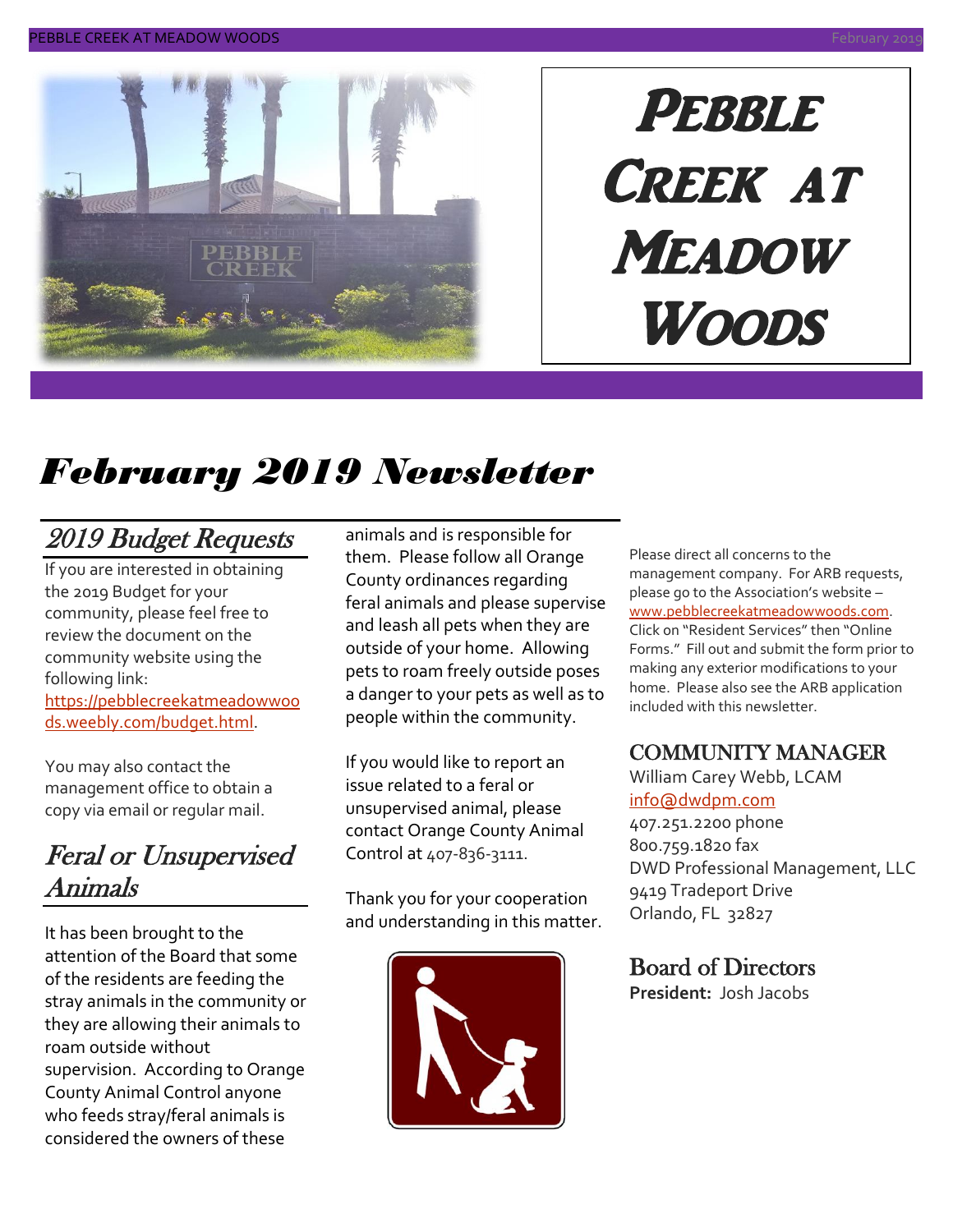# Meadow Woods Planned Development

Orange County held a Community Meeting at Meadow Woods Elementary School Cafeteria on **Wednesday, February 6, 2019**. This meeting was held to discuss the Meadow Woods Planned Development Request #2. The County is considering changing the use of PD Parcel 52 from Agriculture to Medium Density Residential in order to allow for the development of up to 150 single-family or town-home residential dwelling units. This parcel is located behind Keystone at Meadow Woods and La Ventana at Willow Pond on Oakshire Boulevard (the land between both communities and the railroad tracks). This proposed development would greatly impact our community and the surrounding area. Therefore, we are asking residents to voice any concerns that they may have with the County. Please see the contact information for your County Commissioner and the Case Planner for this project as well as the proposed development area below.

County Commissioner, District #4, Maribel Gomez Cordero, Phone - 407-836-7350, Email - [district4@ocfl.net](mailto:district4@ocfl.net) Case Planner, Nicolas Thalmueller, Phone - 407-836-5603, Email - Nicholas. Thalmueller@ocfl.net



# Reporting Street Light Outages

If you notice a street light out on your street, please call Duke Energy at 407-629-1010 to report the street name or section where the light is located. You may also visit the following website to report the outage: [https://www.duke-energy.com/customer-service/request-light-repair.](https://www.duke-energy.com/customer-service/request-light-repair)

Please contact the management office if you need assistance or if you have any questions.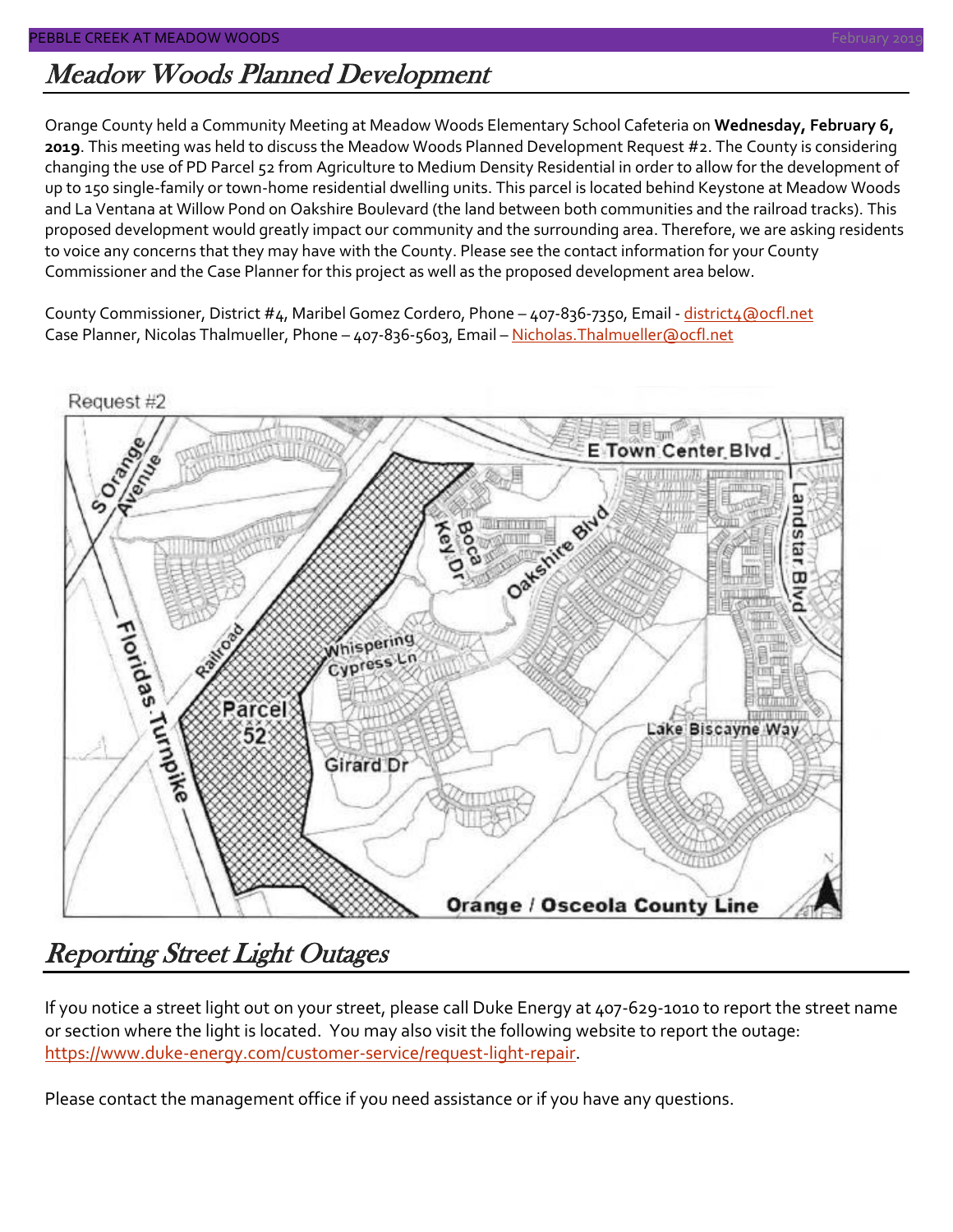### Parking Regulations

If your vehicle is parked on the street at night in the community, your car may be towed. Per the rules and regulations of our community, all vehicles must be parked in your garage or driveway at night. If a vehicle is parked on the street between the hours of 12 AM – 6 AM, it may be towed **without warning at the owner's expense**.

**If you are planning a special event or party**, and you will have guests parked in the street from 12 AM – 6 AM, please contact the management office to make arrangements **at least 24 hours in advance** so we may inform the towing company and so we have time for you to pick up parking permits from the management office. Please be aware that the maximum number of vehicles permitted is 10. During the

If your vehicle or a vehicle of a guest is towed due to a violation of the parking rules and regulations, you should **contact the towing company to resolve the situation**. *Do not call DWD Professional Management regarding a towing issue*. The Board has not authorized the management company to make ANY exceptions to the parking rules and regulations. If you do not follow these parking rules, you will be towed **at your own expense** and **will not be reimbursed for any reason**.

Please be advised that the towing company, **Universal Towing and Recovery**, has moved from their previous location. The towing company's contact information is as follows: **Universal Towing and Recovery, 407-816- 0102, 206 6th Street, Lot 300 Orlando, Florida 32824.**

# Please Pick-Up After Your Pets

We understand that many of the residents in our community are pet owners. Owning a pet is a wonderful experience for the "parent" and it brings many joys to you as well. However, having a 4-legged addition to your family also brings many responsibilities.

If your new bundle of joy happens to be a dog, then one of the responsibilities is picking up after your pet. When you live in a community you cannot just let your dog out and then close the door. **Your pet must be on a leash at all times, and any pet waste MUST be picked up and disposed in a waste receptacle**. This is not only a community rule; it is an Orange County ordinance as well.

Dog waste is a hazardous substance and causes damage to grass and may spread illnesses to others. Thank you for your understanding and cooperation in this matter.

# Off-Duty Sheriff's Deputy Patrols and Suspicious Activity

Your community is patrolled several days per month by an off-duty Orange County Sheriff's Deputy. The deputy is on patrol to spot suspicious activity, to help enforce traffic laws, and to help the people in communities we manage in Meadow Woods. If you see the deputy on patrol, and if you have noticed any suspicious activity, please stop the deputy and talk with him regarding your concerns. You should also call the Orange County Sheriff's Department at (407) 836-4357 to report suspicious or criminal activities. **The Sheriff's Department is the only organization charged with the protection of your property, and they are the only organization with the authority to approach and stop these people and their activities**.

Please be aware that the deputy is only able to enforce state law and county ordinances. If you see a community violation (i.e., parking on the grass, people with water balloons in the pool area, etc.), please call DWD Professional Management to address these concerns. Thank you.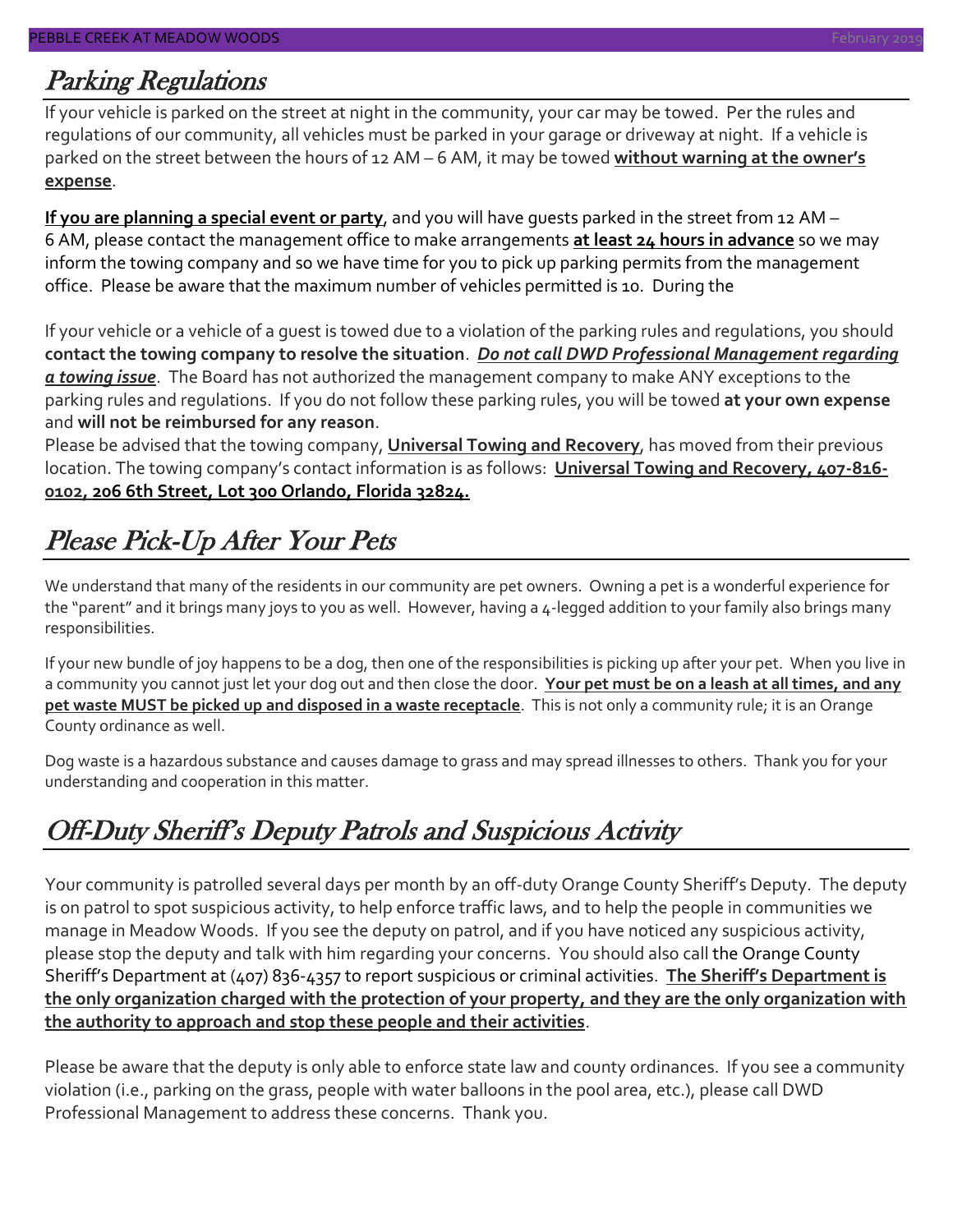### Noise Complaints

Please be aware that Orange County Sheriff's Department does not have any set time for enforcing the noise violation ordinance. According to our local deputy, the Disturbance of the Peace Statute is enforceable any time of day. **If you feel that your neighbors are violating the noise ordinance, please contact the Orange County Sheriff's Department to file a complaint at 407-836-4357**. The Sheriff's Department will then send a deputy to request the responsible party to tone down their gathering. If a second request is made concerning the same disturbance, the Sheriff's Department will take the necessary actions to ensure your neighbors follow the noise ordinance.

Please be aware that the Association is not responsible for enforcing County ordinances. Only the Sheriff's Department may enforce County ordinances and laws. If you have any questions or concerns regarding this issue, please contact the management office.

### Architectural Changes (Exterior Modifications)

It has come to our attention that some homeowners are not familiar with the steps of the Architectural Review process. That is quite understandable. We would like to take this opportunity to help anyone in our community better understand this process.

If you are going to make any changes to the front of your property, including landscaping changes, or if you intend to make any structural changes to your property (i.e., room additions, pools, screen enclosures), then you will need to fill out the Architectural Review Committee (ARC) application.

These applications will always be available on your community's website and they are included in the monthly newsletter (please see the form below). Please follow the instructions on the form and submit all of the required documents for your requested change. When you are submitting an application to the ARC, remember to include the following:

1. Two (2) copies of the property survey that show the location of the proposed changed, alteration, renovation or addition.

- 2. Two (2) drawings of your plan(s).
- 3. Two (2) copies of color samples, if applicable.

Please note that applications submitted by fax or without two (2) copies of the survey, drawing, or color sample will be considered incomplete. If an application is incomplete, it will not be processed and will be returned to you.

If you have any questions, please call us at 407-251-2200, and we will be happy to assist you. Also note that management does NOT approve or deny any of these requests. We collect the applications and then submit them to the community's Architectural Review Committee (ARC). The ARC is a group of volunteer homeowners who review the applications and approve or deny the applications based on your community's written criteria (the architectural guidelines). Per Florida Statutes, this process may take up to 30 days.

As soon as the Committee makes a decision, we will mail you the letter of approval or denial. Please make sure you do not proceed with any improvements until you have heard from the Committee. I hope this helps everyone understand the Architectural Review process a little better. If this still leaves you with any questions, please feel free to contact our management office.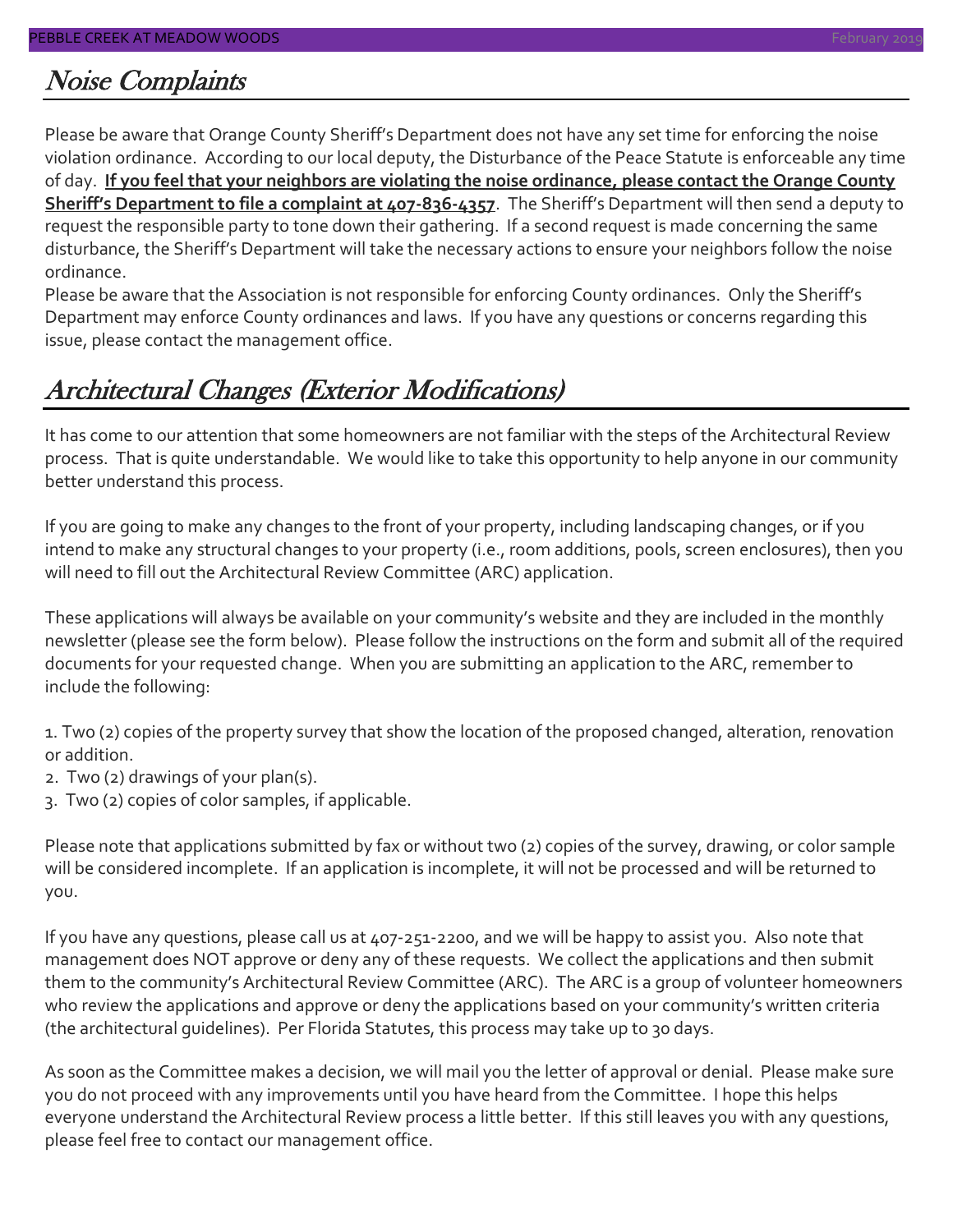### Pool Rules

Please be advised that the pool closes at sundown every day. No unauthorized people may enter the pool after this time. Many people ask why the Association has chosen to close the pool at sundown. The answer is simple. **We did NOT choose this time**. The State of Florida decided this for us! *Since there is not enough light per State guidelines, we must close the pool when the sun goes down*.

Next, there is a list of pool rules located in the pool area. Please take a minute and review these rules. One of the most important rules is the age limit for use. If you are under the age limit, *you may NOT use the pool without a parent or guardian being present.* Accidental drowning in a swimming pool is a leading cause of death in Florida for children. Please be advised there are no lifeguards at the pool, and the maintenance personnel are *not* trained in CPR or pool safety. Failure to comply with the Pool Rules may also result in you being asked to leave the area.

Thank you for your cooperation with this matter. If you have any additional concerns or questions regarding this issue, please contact the management office.

### Please Lock Your Vehicles

Please make sure your vehicles are locked at night and all valuables that do not need to be in your vehicles are removed on a nightly basis. If you do notice someone looking in car windows, or trying to force open a car door, please call the Orange County Sheriff's Department at (407) 836-4357. Thank you.

### Monthly Property Inspections

The community management company is tasked by the Board of Directors each month to complete an inspection of all properties within the community. Below is a list of some of the violations that they will be on the look-out for during these inspections:

- **1)** Lawns that need maintenance or full replacement (weeds, dead spots, irrigation issues, etc.)
- 2) Houses that may need pressure washing or painting. Please be aware if the paint looks faded over 50% of the visible structure, if the concrete blocks are showing through the paint over 10% of the visible structure, or if there are settling cracks throughout the home that require caulking, then we will ask for the homeowner to repaint the house
- 3) Roofs that need pressure washing.
- 4) Fences in need of cleaning and/or repair
- 5) Driveways that may need repairs or pressure washing
- 6) Weeds and grass in flower beds and missing mulch or stones in flower bed area
- 7) Roofs with mold or broken/missing shingles
- 8) Parking in the grass
- 9) Commercial vehicles, recreational vehicles, or trailers in driveways

The community management company's staff members will inspect each property from the road in a vehicle, and they will take pictures of any violations. They will not go onto your property to complete their inspection. Please be kind to the inspectors when they are completing their monthly inspections. The staff members will always identify themselves when approached if you have questions. However, please do not approach them in a hostile or negative manner. They are there to complete a job as directed by the Board of Directors and to help the community.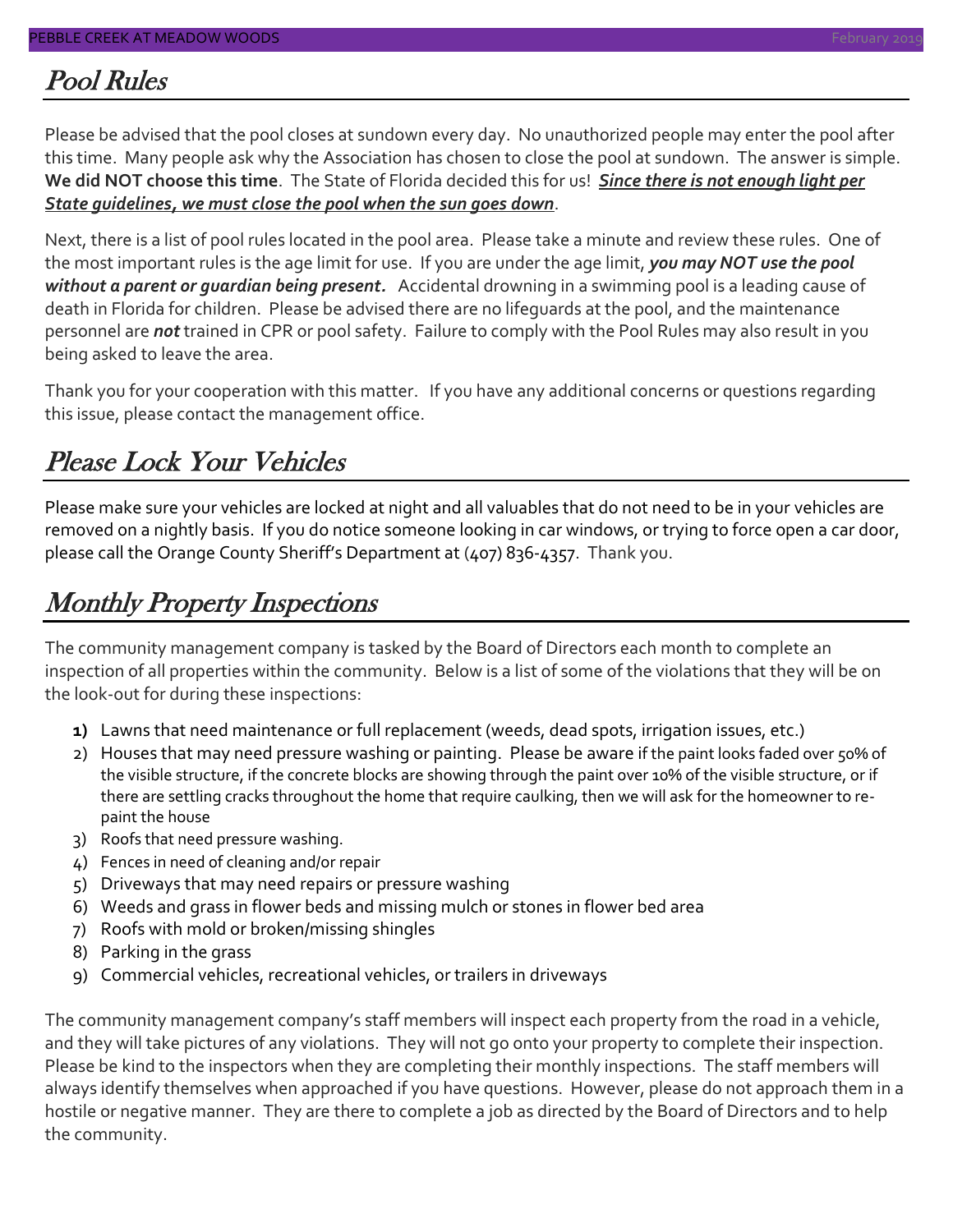#### PEBBLE CREEK AT MEADOW WOODS February 2019 Section 2014 12:00 Section 2014 12:00 Section 2019 Technology 2019

If the inspectors find any problems with the exterior of your home, the management company will send you a letter notifying you of the violation. If you receive a violation letter, please feel free to contact the management company via email or by phone if you have any questions or if you need more time to correct the area of concern. The management company will work with you to make the needed improvements. Communication is very important so we can work together to maintain and improve our property values. Thank you for your cooperation regarding these matters.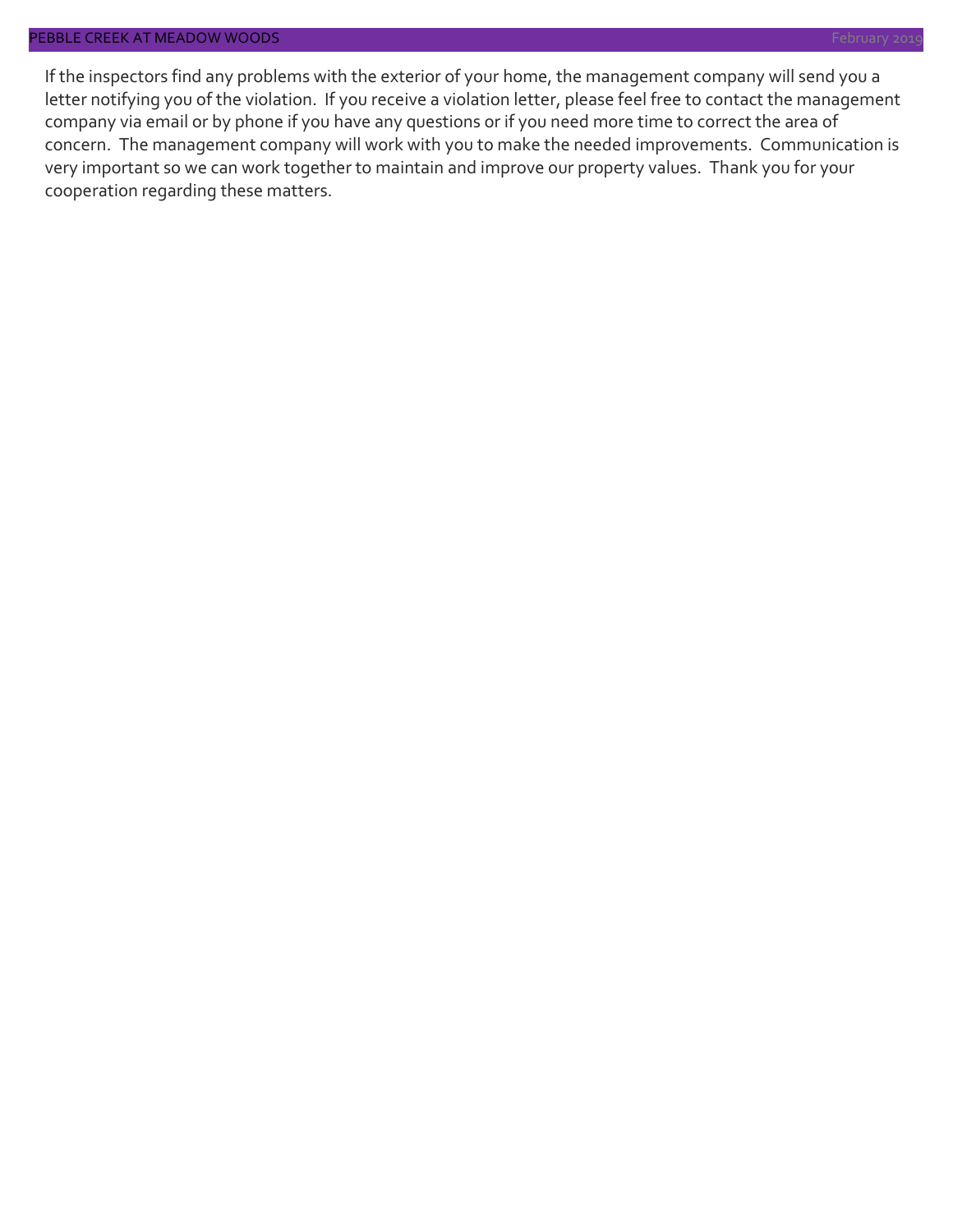#### **Emergency:**

| Fire, Police, Medical Emergency: | 911 |
|----------------------------------|-----|
|                                  |     |

#### **Law Enforcement:**

| Orange County Sheriff's Dept. (Non- | 407-836-4357 |
|-------------------------------------|--------------|
| Emergency):                         |              |
|                                     |              |
|                                     |              |

#### **Utilities:**

| Orange County Utilities: | 407-836-5515 |  |  |
|--------------------------|--------------|--|--|
|                          |              |  |  |

#### **Chamber of Commerce:**

| Orlando Chamber of Commerce: | 407-425-1234 |
|------------------------------|--------------|
|                              |              |

#### **Miscellaneous:**

| Orange County Public Schools:                        | 407-317-3200 |
|------------------------------------------------------|--------------|
| Orange County Office of Emergency<br>Management:     | 407-836-9140 |
| Orange County Health Department:                     | 407-858-1400 |
| Florida Poison Information Center:                   | 800-222-1222 |
| Orange County Public Library:                        | 407-836-7390 |
| Social Security Administration:                      | 800-772-1213 |
| <b>Orange County</b><br>Voters' Registration Office: | 407-836-2070 |
| <b>Orange County Animal Services:</b>                | 407-836-3111 |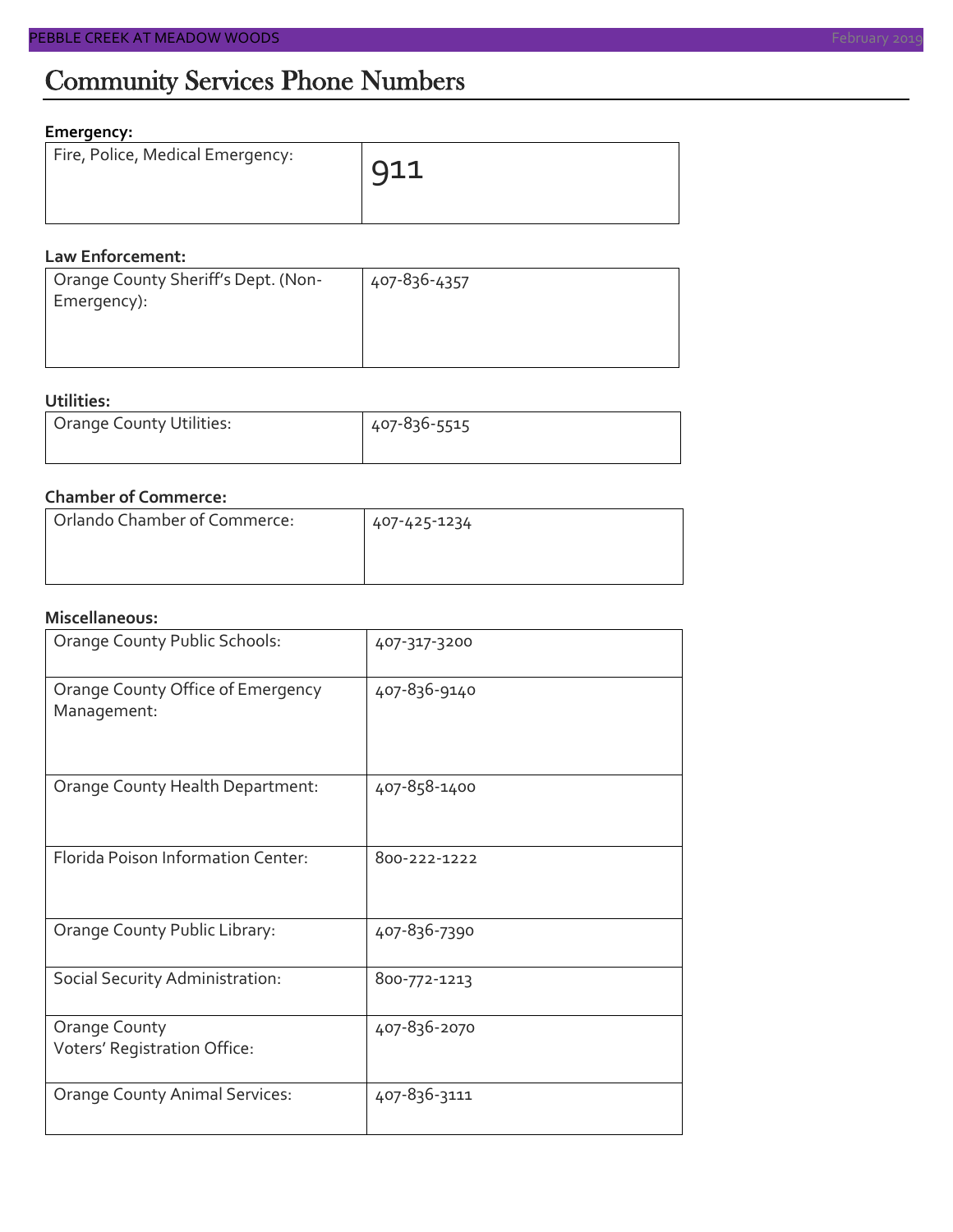#### **PEBBLE CREEK AT MEADOW WOODS HOMEOWNERS' ASSOCIATION, INC.** MAIL OR EMAIL FORM TO: 9419 Tradeport Drive, Orlando, FL 32827

PHONE: 407-251-2200 FAX: 800-759-1820 EMAIL: [info@dwdpm.com](mailto:info@dwdpm.com)

#### **ARCHITECTURAL REVIEW BOARD (ARB) APPLICATION**

|                                                                   | Phone(s) Home: North Mork North Beams Beams E-mail:             |                                                                                                                   |  |                                                                                                                                       |
|-------------------------------------------------------------------|-----------------------------------------------------------------|-------------------------------------------------------------------------------------------------------------------|--|---------------------------------------------------------------------------------------------------------------------------------------|
|                                                                   |                                                                 |                                                                                                                   |  | In Accordance with the Declaration of Covenants, Conditions and Restrictions and the Association's Rule and Requlations, Installation |
|                                                                   | must conform to this approval and the Association's quidelines. |                                                                                                                   |  |                                                                                                                                       |
|                                                                   |                                                                 | I hereby request consent to make the following changes, alteration, renovations and /or additions to my property. |  |                                                                                                                                       |
| () Swimming Pool () Lawn Ornament () Screen Enclosure<br>() Fence |                                                                 |                                                                                                                   |  | () Landscaping                                                                                                                        |
| () Patio                                                          | ( ) Exterior Color                                              | () Lawn Replacement                                                                                               |  |                                                                                                                                       |
| Description:                                                      |                                                                 |                                                                                                                   |  |                                                                                                                                       |

Attach two (2) copies of the property survey that shows the locations of the proposed change, alteration, renovation or addition.

\_\_\_\_\_\_\_\_\_\_\_\_\_\_\_\_\_\_\_\_\_\_\_\_\_\_\_\_\_\_\_\_\_\_\_\_\_\_\_\_\_\_\_\_\_\_\_\_\_\_\_\_\_\_\_\_\_\_\_\_\_\_\_\_\_\_\_\_\_\_\_\_\_\_\_\_\_\_\_\_\_\_\_\_\_\_\_\_\_\_\_

Attach two (2) drawings of your plan(s). Attach two (2) color samples, if applicable.

#### **NOTE: Applications submitted by fax or without two (2) copies of the survey, drawing, or color sample will be considered incomplete. If an application is incomplete, it will not be processed and will be returned to you.**

I hereby understand and agree to the following conditions.

- 1. No work will begin until written approval is received from the Association. You have 60 days from the approval date to complete the work. If not, then you must reapply for ARB approval.
- 2. All work will be done expeditiously once commenced and will be done in a professional manner by a licensed contractor or myself.
- 3. All work will be performed timely and in a manner that will minimize interference and inconvenience to other residents.
- 4. I assume all liability and will be responsible for any and all damages to other lots and/or common area, which may result from performance of this work.
- 5. I will be responsible for the conduct of all persons, agents, contractors, subcontractors and employees who are connected with this work.
- 6. I am responsible for complying with all applicable federal, state and local laws, codes, regulations and requirements in connection with this work. I will obtain any necessary governmental permits and approval for the work.
- 7. Upon receipt DWD Professional Management, LLC will forward the ARB Application to the Association. A decision by the Association may take up to 30 days. I will be notified in writing when the application is either approved or denied.

ALL HOMEOWNERS ARE RESPONSIBLE FOR FOLLOWING THE RULES AND GUIDELINES OF THEIR ASSOCIATION WHEN MAKING ANY EXTERIOR MODIFICATIONS.

Signature of Owner(s):  $\Box$ 

| <b>DO Not Write Below This Line</b> |             |                  |                 |  |  |
|-------------------------------------|-------------|------------------|-----------------|--|--|
| This Application is hereby:         | () Approved | Denied           |                 |  |  |
| <b>Comments:</b>                    |             |                  |                 |  |  |
| <b>Date Received</b>                |             | Mailed to Assoc. | Mailed to Owner |  |  |